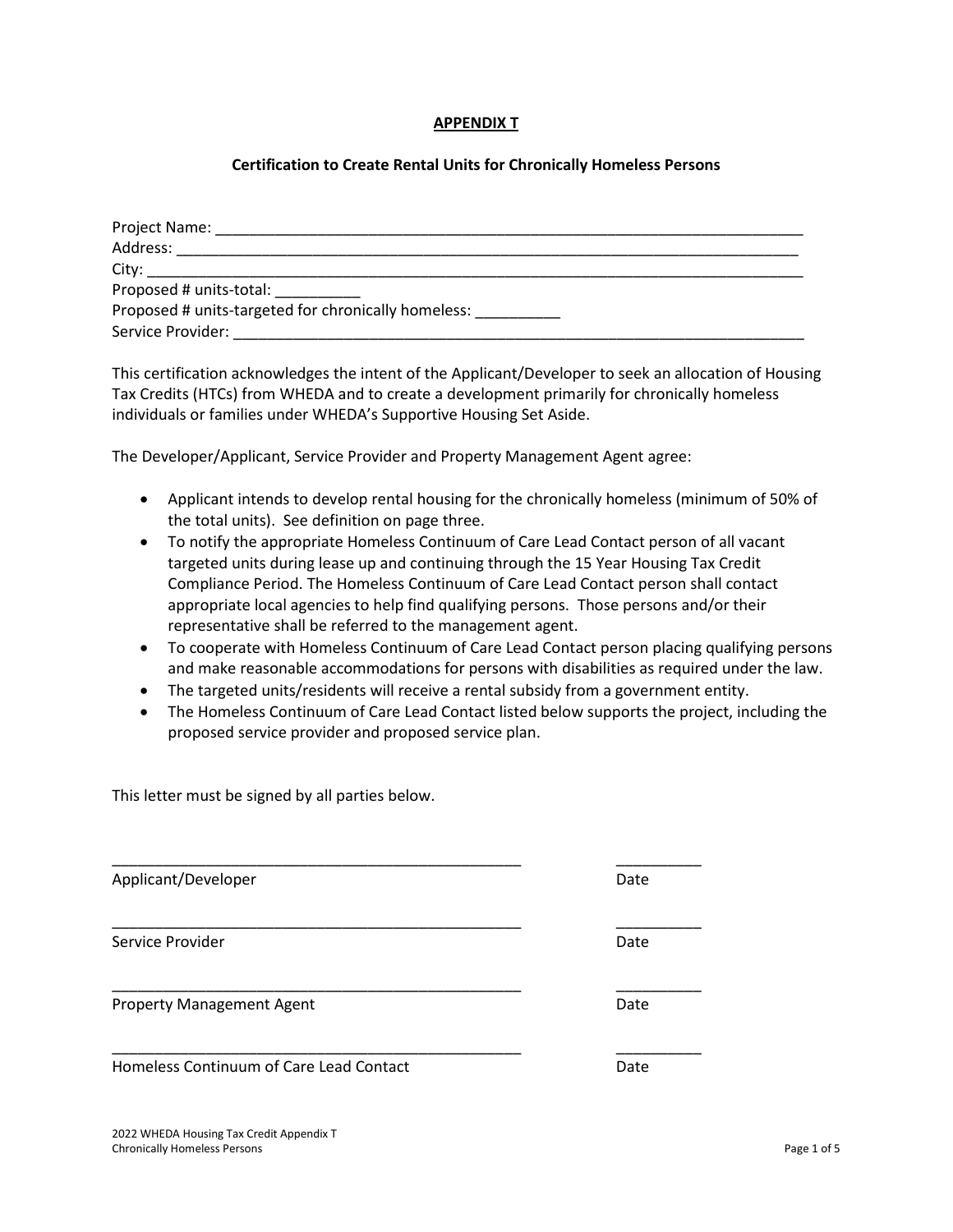Check the appropriate item below:

\_\_\_\_ Initial LIHTC Application

Final (8609) LIHTC Application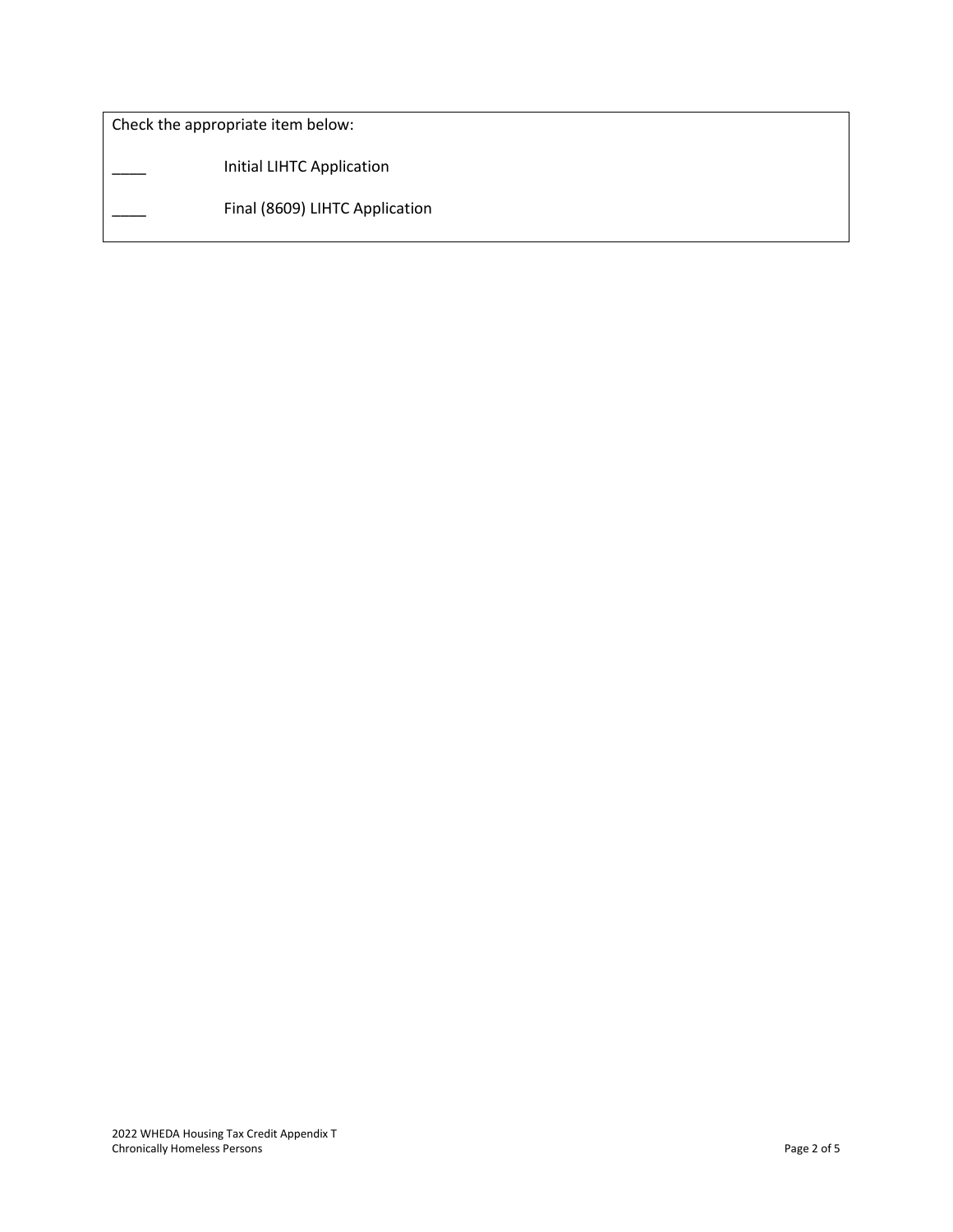# **WHEDA HTC Supportive Housing Set Aside**

Developments under this Set Aside must be intended for 1) chronically homeless persons, or 2) those persons prone to homelessness. These terms are described below:

1) Chronically Homeless

Both of the following 2 statements must be true:

# *Statement #1:*

The individual or family – with at least one adult diagnosed with a disabling condition.

The disabling condition is defined as:

- A physical, mental, or emotional impairment, including an impairment caused by alcohol or drug abuse, post-traumatic stress disorder, or brain injury; and
- The impairment is expected to be long-continuing or of indefinite duration; and
- Substantially impedes the individual's ability to live independently; and
- Could be improved by the provision of more suitable housing.

A developmental disability defined as:

- Is attributable to a mental or physical impairment or combination of mental and physical impairments; and
- Is manifested before the individual turns 22 years of age; and
- Is likely to continue indefinitely; and
- Results in substantial functional limitations in three of more of the following areas of major life activity:
	- $\circ$  Self-care, receptive and expressive language, learning, mobility, selfdirection, capacity for independent living, or economic self-sufficiency
	- $\circ$  Reflects the individual's need for a combination and sequence of special, interdisciplinary, or generic services, individual supports, or other forms of assistance that are lifelong or extended duration and are individually planned and coordinated.
	- o Acquired immunodeficiency syndrome (AIDS) or any conditions arising from the etiologic agent for AIDS, including infection with the human immunodeficiency virus (HIV).

### *Statement #2:*

The individual or family has been continuously homeless for at least one year or longer, or, the individual or family has had four episodes of homelessness in the past three years

Each homeless episode must be one of the following:

- A place not meant for human habitation (car, park, tent, etc)
- Emergency Shelter
- Hotel/Motel paid for an agency/organization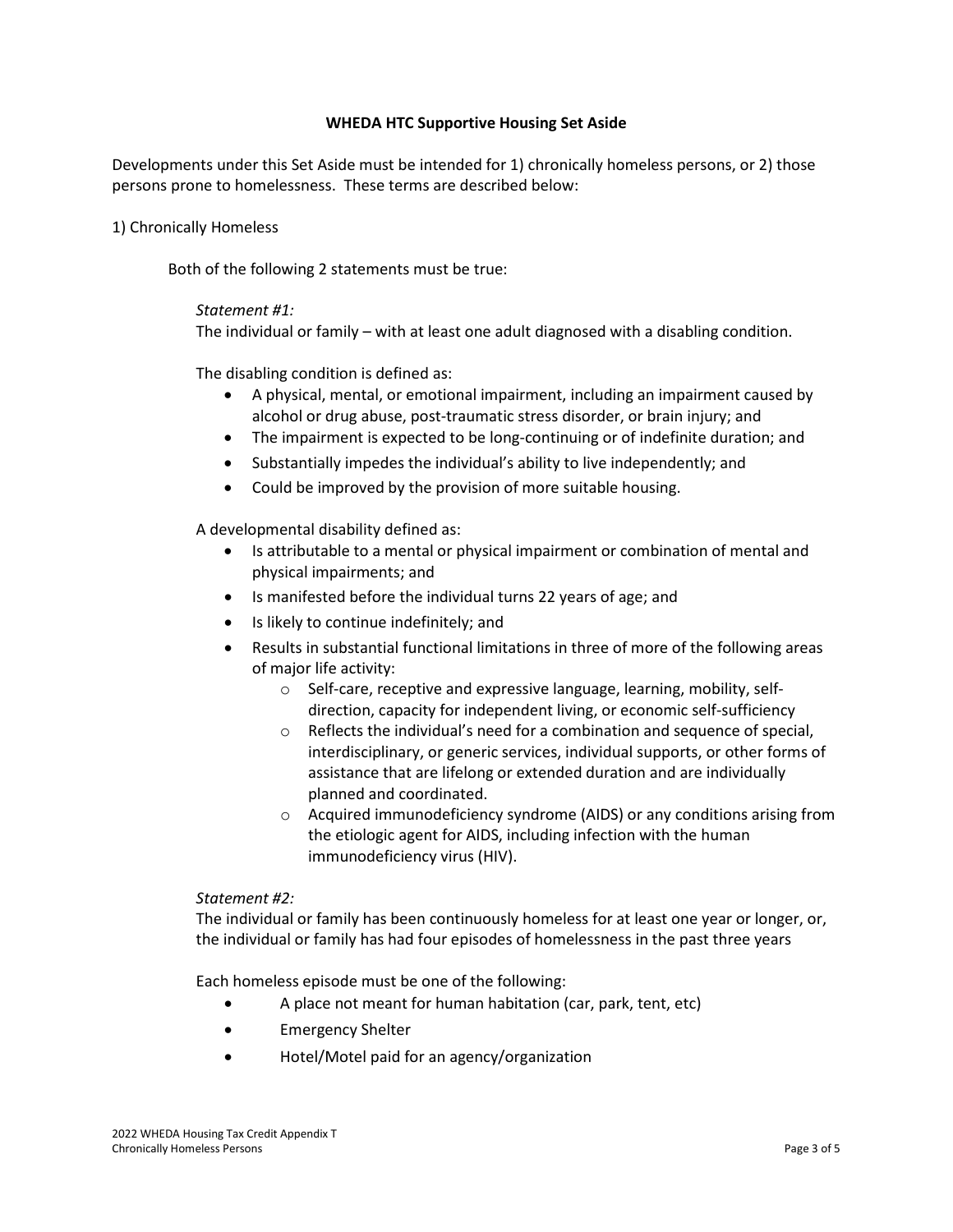# 2) Persons prone to homelessness

Individuals or families who are prone to homelessness, or at imminent risk of homelessness due to discharge from an institution, or at imminent risk of homelessness due to aging out of foster care.